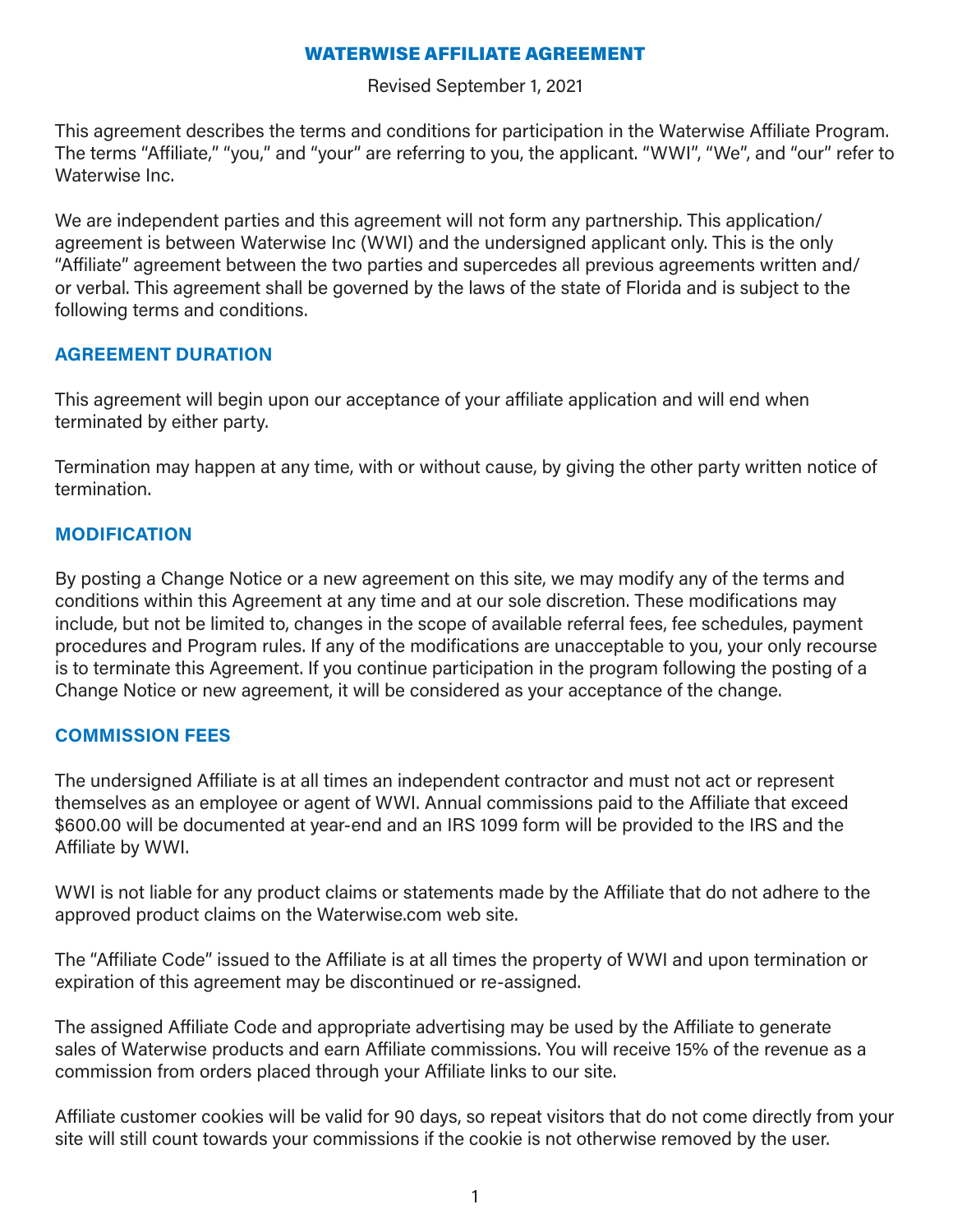For a sale to generate a commission, the customer must follow the link from your site to our site, purchase WWI Product(s) using our online ordering system, accept delivery of the item at the shipping destination, and remit full payment to us.

It is understood that the assigned Affiliate code is WWI's only way of calculating commissions due to the Affiliate and therefore only sales using this Affiliate code or through the approved URL link(s) will be considered generated by the undersigned Affiliate.

Commissions can only be earned between the acceptance of the Affiliate application and notice of termination. Commissions will be paid by WWI, by the 20th of the month, for the previous month's sales. Any returned checks, charge-backs, or fees from a returned order will be adjusted in the following fee payment. If no fee payment is due, a billing invoice for the amount will be issued.

# **ORDER PROCESSING**

The Waterwise Affiliate Program will be solely responsible for processing every order placed by a customer on the Affiliate site. Customers who purchase products and services through the Waterwise Affiliate Program will be deemed to be customers of Waterwise Inc. Prices and availability of our products and services may vary from time to time. Waterwise policies will always determine the price paid by the customer. We reserve the right to reject any order that does not comply with our rules, operating procedures and policies.

#### **WEBSITE RESTRICTIONS**

Waterwise Inc. reserves the right not to accept any site into the Waterwise Affiliate Program based on site content. Sites that Do Not Qualify for the Waterwise Affiliate Program include sites such as sites that:

- Promote sexually explicit materials
- Promote violence and discord
- Promote discrimination based on race, sex, religion, nationality, disability, sexual orientation, or age
- Promote illegal or questionable activities
- Violate intellectual property rights
- Will cause harm to the image or marketability of WWI products

# **UNSOLICITED COMMERCIAL E-MAIL** (Spam)

The Waterwise Affiliate Program in no way participates in mass unsolicited e-mailing (i.e. spamming), and all Affiliates are expected to adhere to this policy as well. Violation of this policy will result in the termination of this contract and immediate dismissal from the Waterwise Affiliate Program.

#### **DISCLAIMER**

We make no express or implied warranties or representations with respect to the Waterwise Affiliate Program or your potential to earn income from the Waterwise Affiliate Program. In addition, we make no representation that the operation of our site or the Affiliate Sites will be uninterrupted or error-free, and we will not be liable for the consequences of any interruptions or down time.